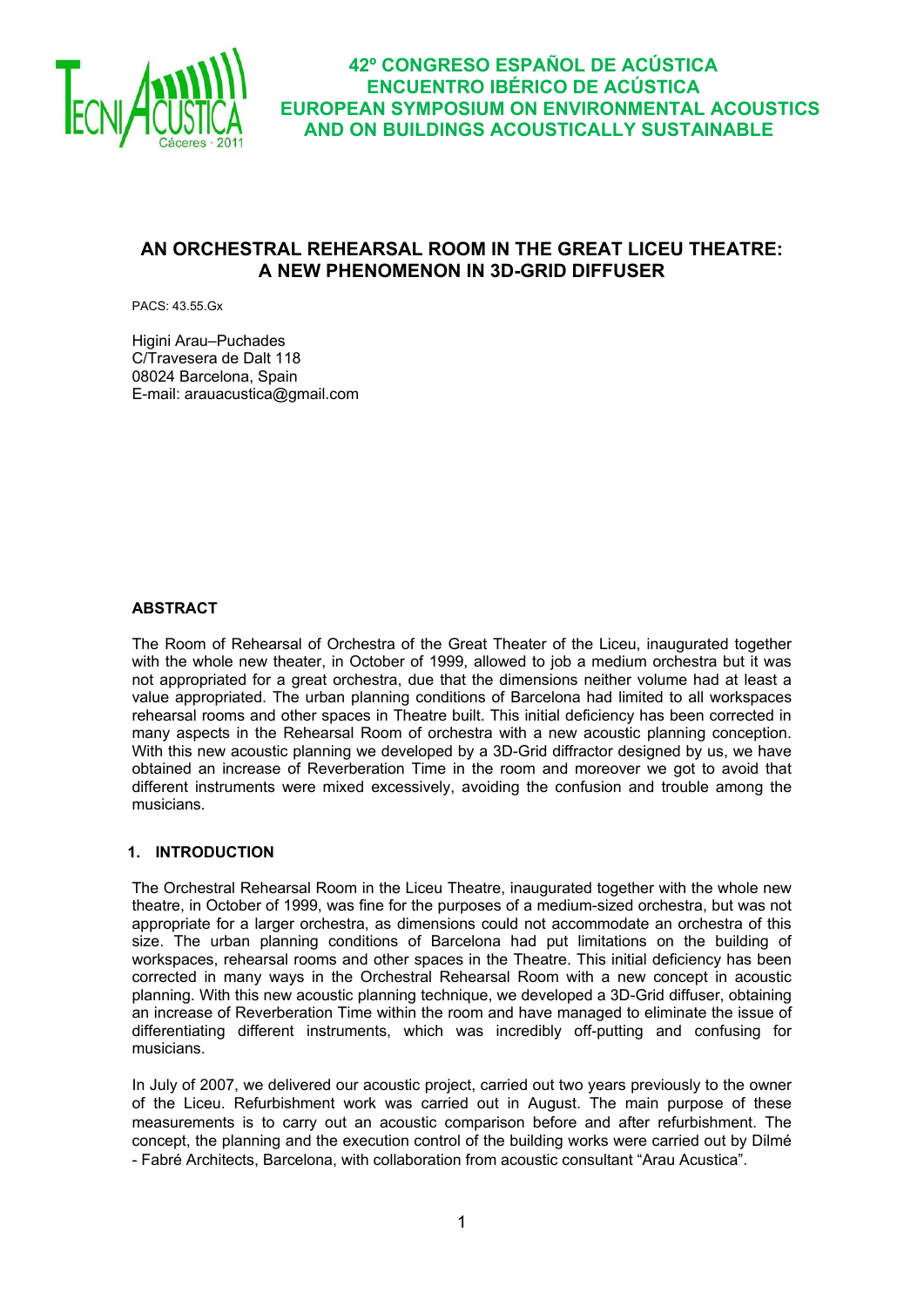

## **GEOMETRY ROOM:**

#### **CASE 1) Rehearsal room before refurbishment**

Air volume in the room:  $V = 1433.60m<sup>3</sup>$ Floor surface:  $277.9 \text{ m}^2$ Mean height: 5.16 m





Figure 1a: Long. section of room before refurbishment Figure 1b: Ground Section

The wood ceiling (red colour) was removed, see case 2) and the volume increased marginally:

#### **CASE 2) Rehearsal room during refurbishment (without diffuser)**



Figure 2: Longitudinal section of room after refurbishment (without diffuser).

The first scientific acoustician, Michael Rettinger,[1], explored the following question: What volume should a rehearsal room have for N musicians? He wrote:

> V= 11.75 N1.17 ……………………………… (1) N=0.1216.V0.855 …………………………….. (2)

He wrote these expressions in English units, though here we have written them in MKS. In our case, for N  $\geq$  100, what is V according to Rettinguer? Volume V should be: V $\geq$  2561.7 m<sup>3</sup>. However, we can observe here that this volume is not achievable in our case. Then we carry out the next solution: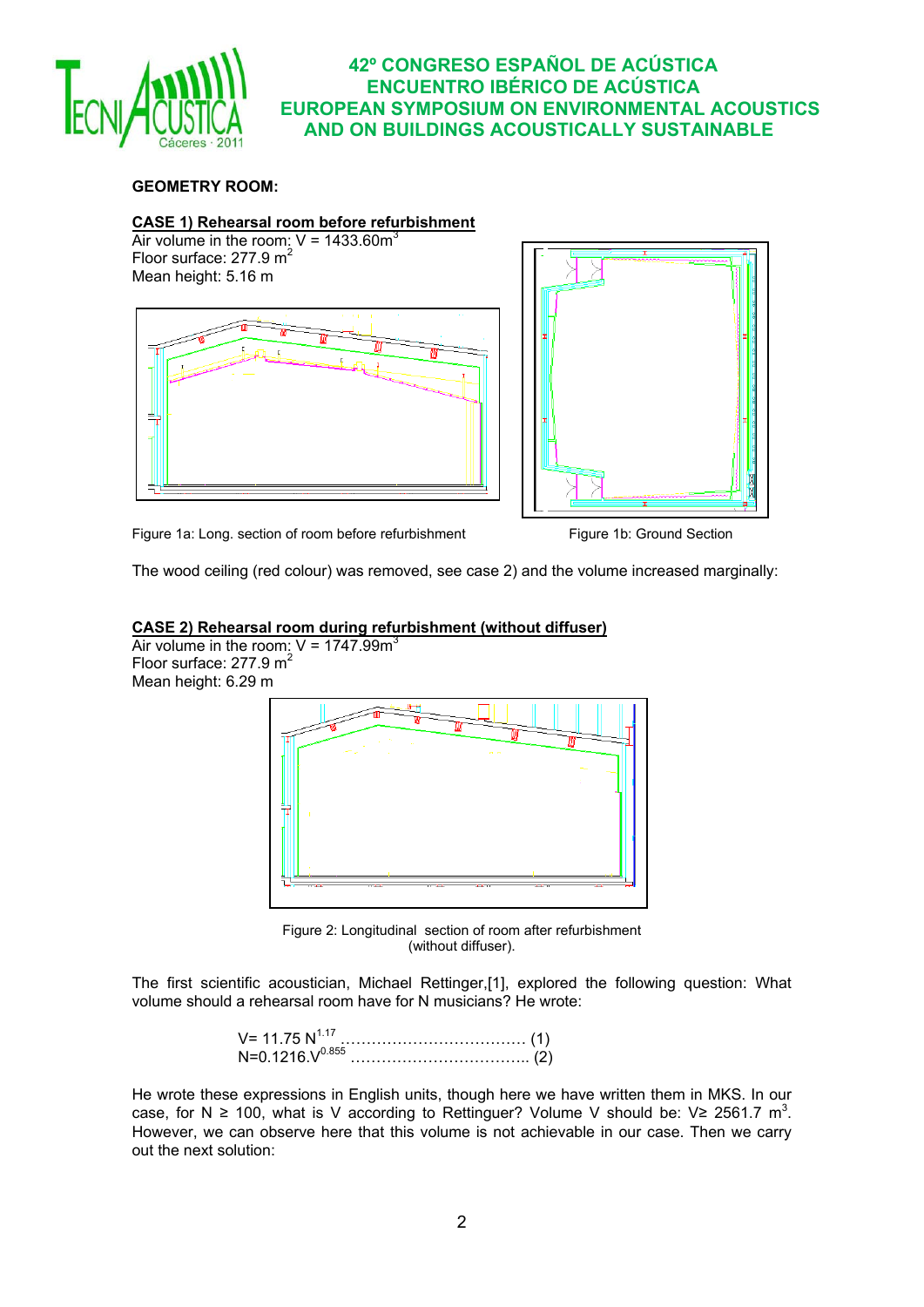

## **CASE 3) Rehearsal room after refurbishment:(with diffuser)**

Air volume in the room:  $V = 1747.99m<sup>3</sup>$ Floor surface:  $277.9 \text{ m}^2$ Mean height: 6.29 m We put the 3D-grid diffuser



refurbishment with diffuser.

Figure 3: Long axis of room after Figure 4: Transversal section of room with diffuser.

#### **Architectural details:** Last details

 *Walls*: Plaster board, *ceiling:* Plaster board + diffuser floating ceiling to floor. *Floors*: wood parquet.

## **2. DESCRIPTION OF THE 3D-GRID DIFFUSER**

Air volume in the room:  $V = 1747.99 \text{ m}^3$ Floor surface:  $277.9 \text{ m}^2$ Mean height: 6.29 m.

We put the 3D-qrid diffuser. The 3D-qrid diffuser is a matrix of 2mm polycarbonate plates, supported by a pattern of iron squares of 200 m x15 mm. Each diffuser plate measures 800 m height x 800 m wide x 10 mm thickness. The entire system is hung from one iron structure from the ceiling. The main design criterion is a reflector/ diffuser in grid format that covers all possible directions to eliminate excess noise between the hall's ceiling and floor, scattering diffracted sound in all directions. The horizontal structure of the support system is 200 mm wide, the laminate plates measure 800 mm x 800 mm. The composition of plates are polycarbonate compact of 10 mm thickness.



Figure 5: Detail of 3D-grid diffuser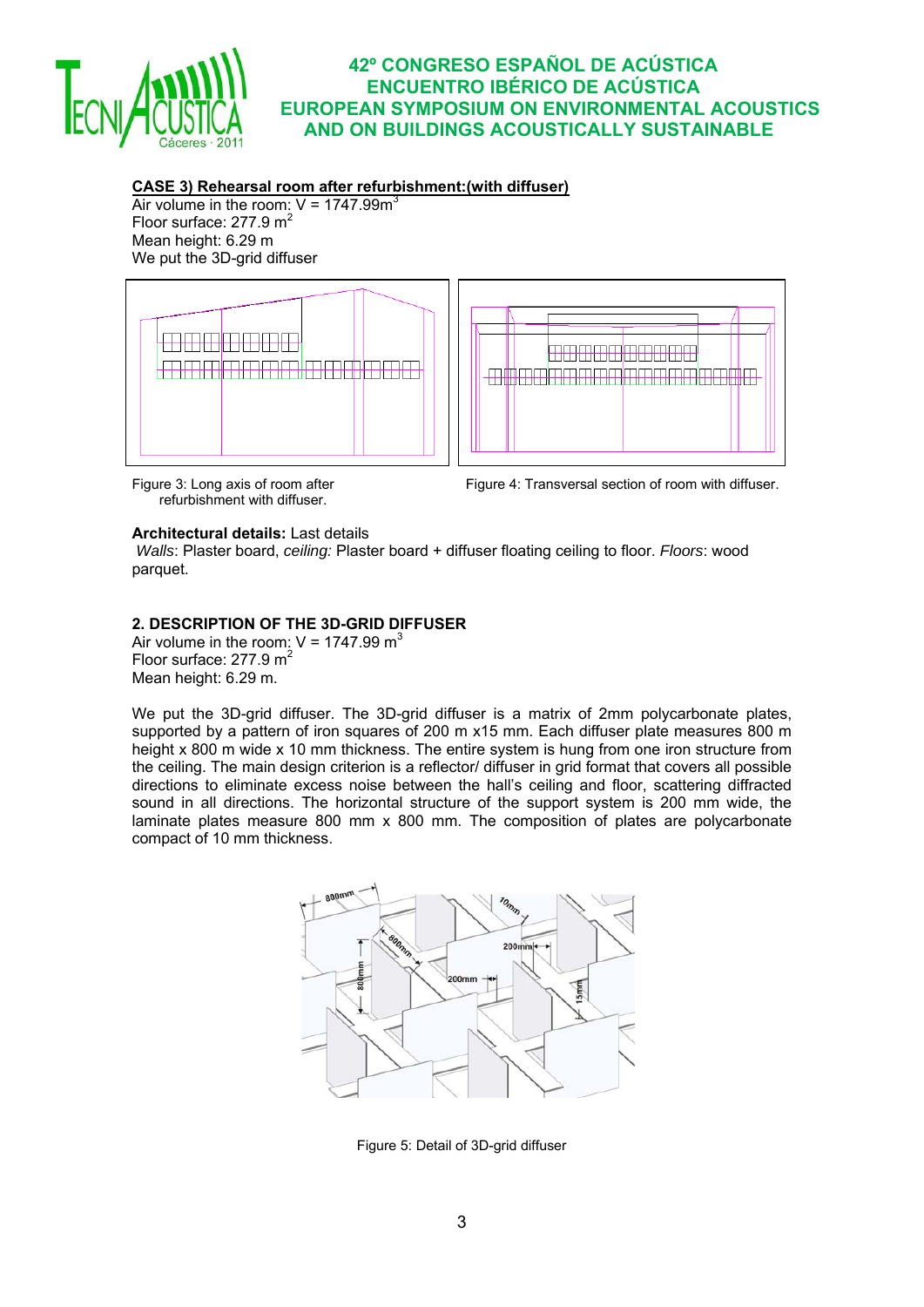



Figure 6: Overhead view of 3D-grid diffuser





Figure 7: Detail of 3D-grid diffuser Figure 8: View after refurbishment

#### **3. MEASUREMENT METHODOLOGY AND SYSTEM**

The experimental procedure was carried out according to the ISO 3382-1,[2], where monophonic impulse responses where measured using sweep signals in the 125-4000 Hz octave band range. The measurements were performed to find the following magnitudes, or parameters through the impulsion response:

The measurements were carried out to find the following magnitudes: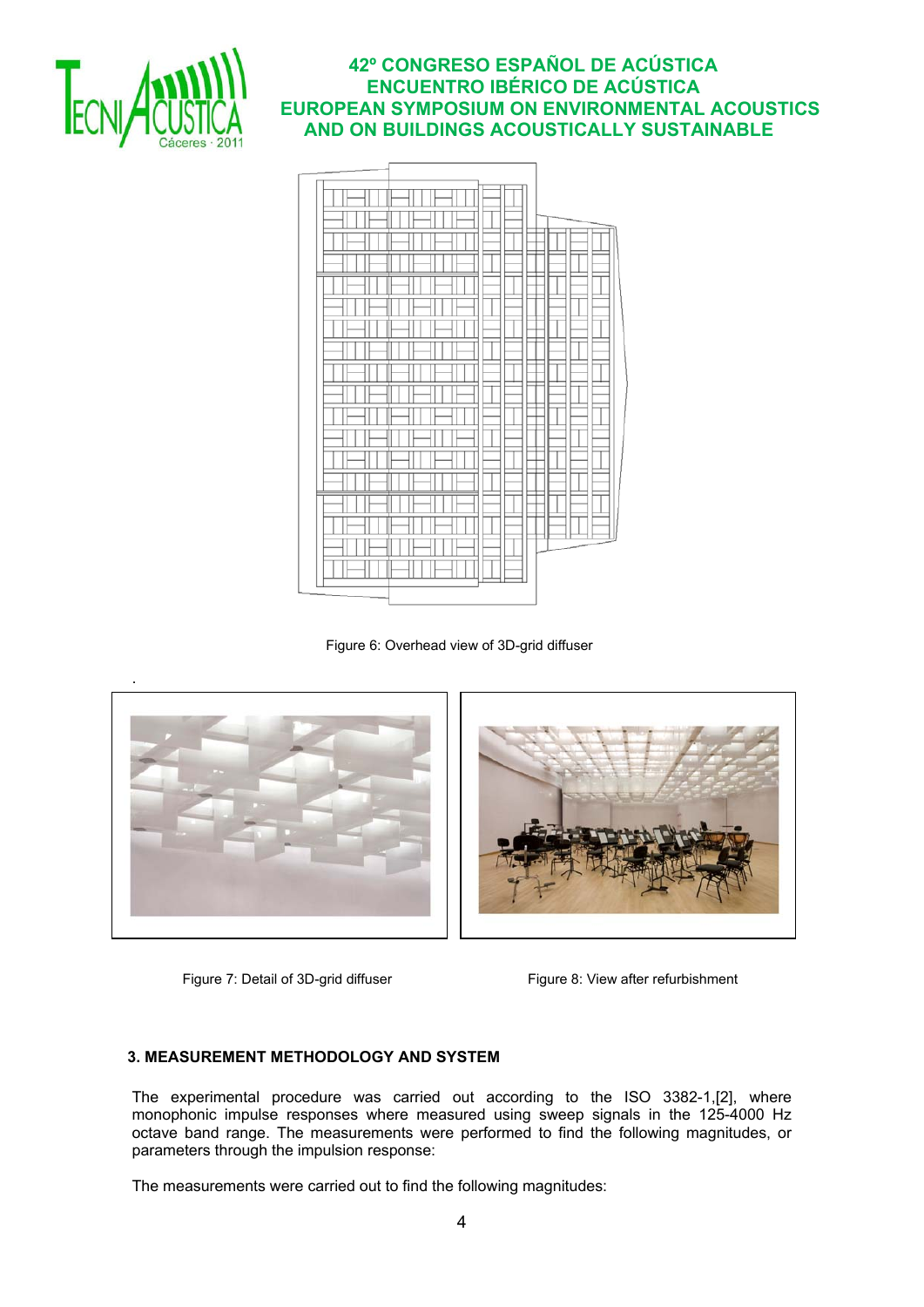

**Parameter** Reverberation Time  $T_{30}$ Early Decay Time EDT Support objective of Stage ST1



Figure 9: Position of sources and receivers

The measurements we had of the floor of rehearsal room, in all cases 1), 2), 3), chairs and music stands installed.

1. The reverberation time T is measured by  $T_{30}$  and EDT was measured at each Si source and Rj receiver indicated in the figure 9, finally taking the average value of overall points:

| S1 1m | S2 1m                          | S4 1m  | S5 1m  |
|-------|--------------------------------|--------|--------|
| S1 R8 | S <sub>2</sub> R <sub>9</sub>  | S4 R6  | S5 R6  |
|       |                                |        |        |
| S1 R9 | S <sub>2</sub> R <sub>14</sub> | S4 R12 | S5 R12 |
|       |                                |        |        |

When we write, for example, S1\_1m, this means that the receptor, namely the microphone, is at 1m distance from the sound source. When we write S1 R9, this means that source S1 is distant from receptor R9, as indicated in Figure 9.

Both early decay time and reverberation time are derived from the slope of the octave band integrated impulse response curves. EDT is obtained from the initial 10 dB of the decay and T is obtained from the portion of the decay curve between -5 dB and -35 dB, below the maximum initial level in the case of  $T_{30}$ .

Equipment used:

WinMLS 2004, Morset Development Microphone Bruel & Kjaer 4942 Preamplifier of microphone Bruel & Kjaer 2690 Sound Card digigram vxpocket v2 Omni power sound source BRÜEL & KJAER model 4296 Power Amplifier Brüel & Kjaer model 2716, 300 W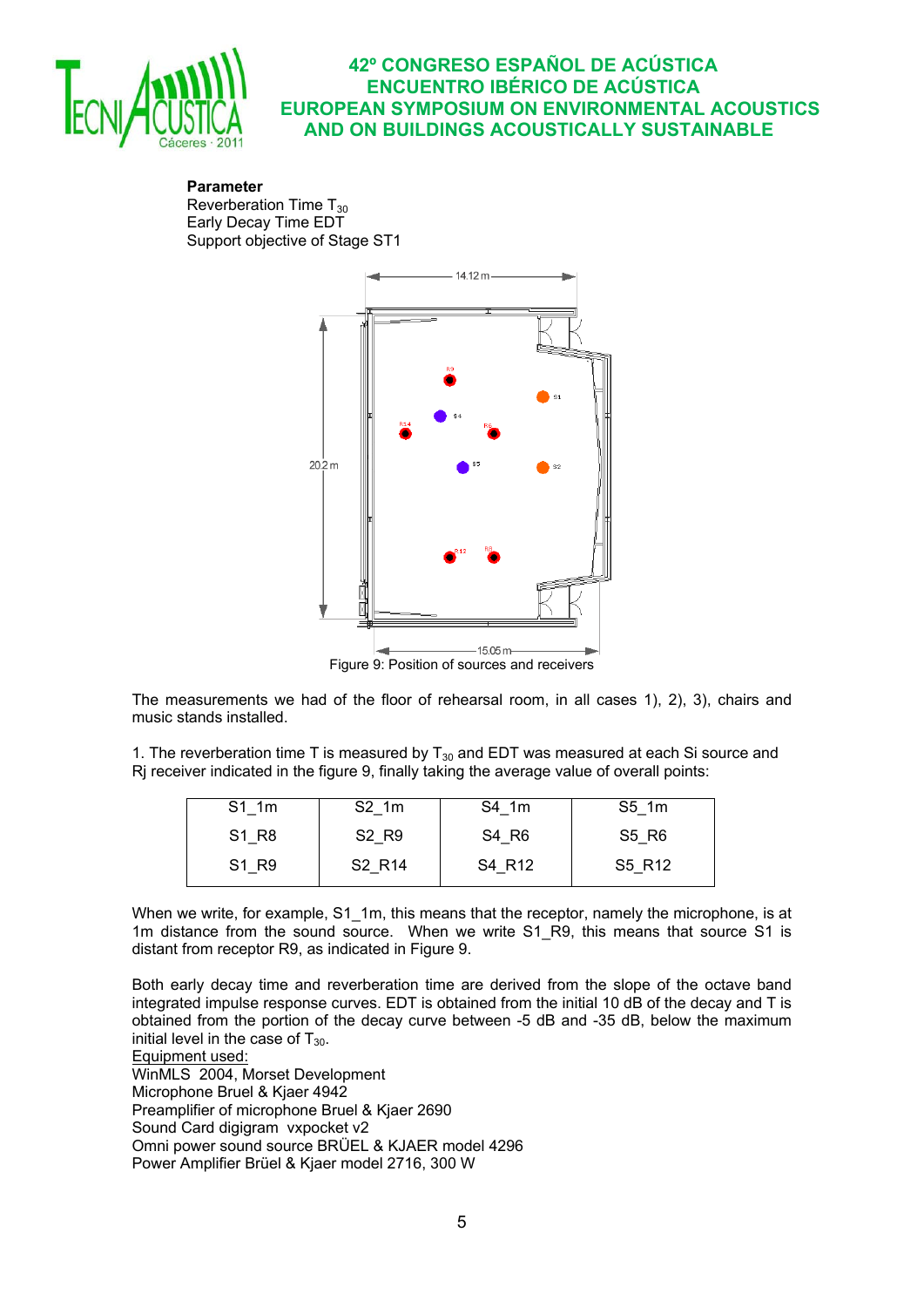

2. The ST1 or  $ST_{Early}$  was measured at the following sound sources Si, i =1 to 4, to 1m gap microphone and source and receiver height of 1.2 m were used and all the quoted values were over the 0.25-2 kHz octave band. The arithmetically averaged result of the four octave bands from 0.25 to 2 kHz and of three positions at least are calculated as a single result of the stage.

#### **4. BEFORE AND AFTER COMPARISON.**

# **REVERBERATION TIME (T) AVERAGE VALUE ALL SOURCES**

| <b>Reverberation Time T(s)</b>                                                                                                    | 125  | 250  | 500  | 1000 |      | 2000 4000 | $RT_{mid}$ | $RT_{low}$ | $RT_{high}$ |
|-----------------------------------------------------------------------------------------------------------------------------------|------|------|------|------|------|-----------|------------|------------|-------------|
| $T_{30}$ case 1)                                                                                                                  | 0.91 | 1.03 | 0.89 | 0.86 | 0.86 | 0.85      | 0.87       | 0.97       | 0.85        |
| $T_{30}$ case 2                                                                                                                   | 1.10 | 1.25 | 1.10 | 1.05 | 1.07 | 1.03      | 1.07       | 1.17       | 1.05        |
| $T_{30 \text{ CASE } 3}$                                                                                                          | 1.53 | 1.81 | 1.92 | 1.78 | 1.75 | 1.67      | 1.85       | 1.67       | 1.71        |
| <b>COMPARISON <math>\Delta</math>T<sub>21</sub></b><br>$\Delta$ T <sub>21</sub> =T30 <sub>CASE 2)</sub> – T <sub>30</sub> CASE 1) | 0.19 | 0.22 | 0.21 | 0.19 | 0.21 | 0.18      | 0.20       | 0.20       | 0.20        |
| <b>COMPARISON</b> $\Delta$ T <sub>32</sub><br>$\Delta$ T <sub>32</sub> =T <sub>30</sub> CASE 3) - T <sub>30</sub> CASE 2)         | 0.43 | 0.56 | 0.82 | 0.73 | 0.68 | 0.64      | 0.77       | 0.50       | 0.66        |
| <b>COMPARISON <math>\Delta</math>T<sub>31</sub></b><br>$\Delta T_{31} = T_{30}$ CASE 3) - $T_{30}$ CASE 1)                        | 0.62 | 0.78 | 1.03 | 0.92 | 0.89 | 0.82      | 0.97       | 0.70       | 0.86        |



Figure 10:  $T_{30}$  Reverberation graphic for cases 1), 2) and 3).

On examining figure 10, we have observed that case 3 with a diffuser has a clearly greater reverberation time than before the refurbishment, where no diffuser existed.

Here we show the normalized filtered Schroeder curve for two any cases on two frequencies 500 and 1000 Hz.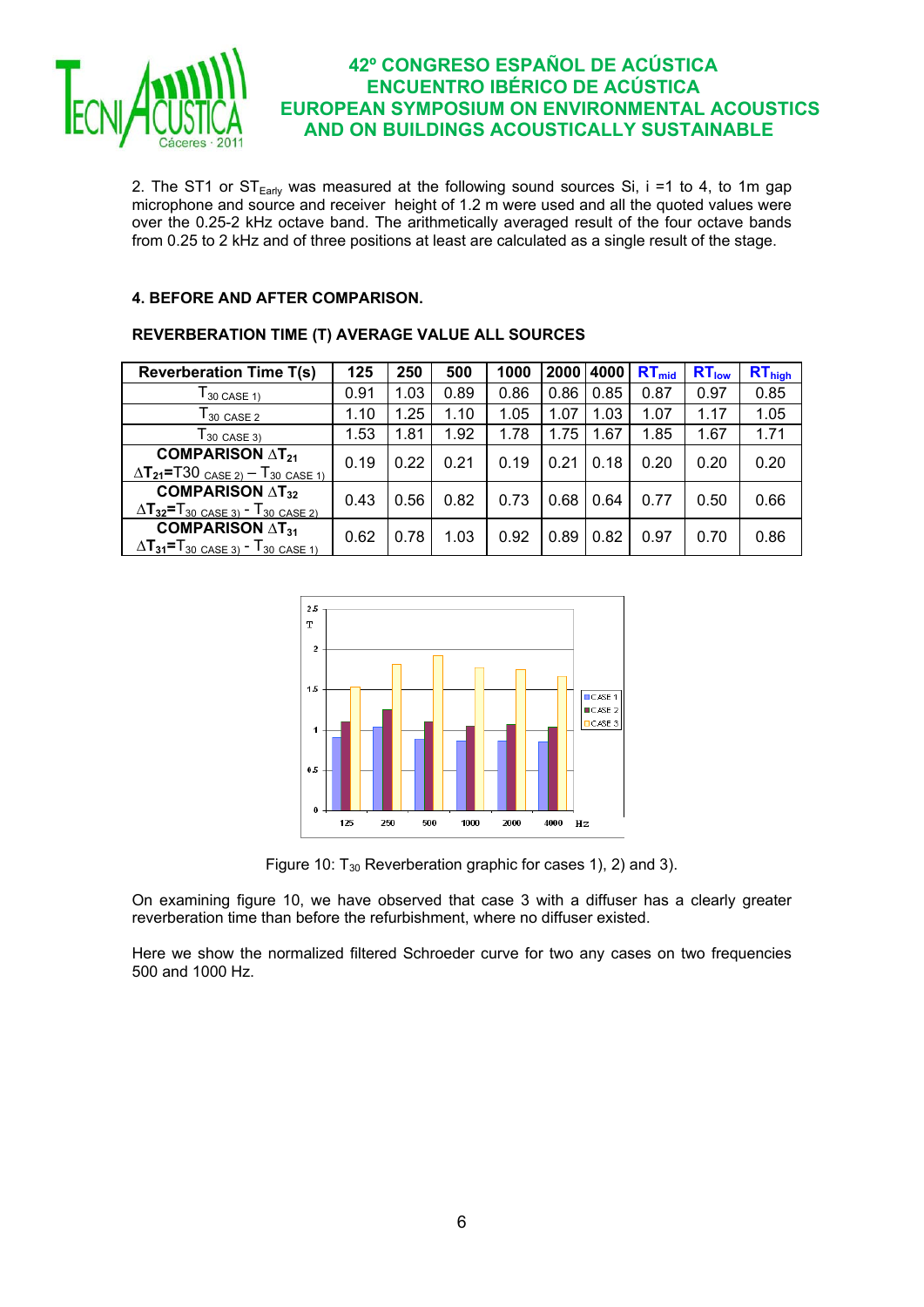



Figure 11: S1-1m, 500 Hz. Blue colour is case 3) Figure 12: S1-1m, 1000 Hz. Blue colour is case 1) Figure 12: S1-1m, 1000 Hz. Blue colour is case 1)  $case 3$ ) Red colour is case 1)



Red colour is case 1) Red colour is case 1)



Red colour is case 1) Red colour is case 1)





Figure 13: S4-R6, 500 Hz. Blue colour is case 3) Figure 14: S4-R6, 1000 Hz. Blue colour is case 3)



Figure 15: S1-R9, 500 Hz. Blue colour is case 3) Figure 15: S1-R9, 1000 Hz. Blue colour is case 3)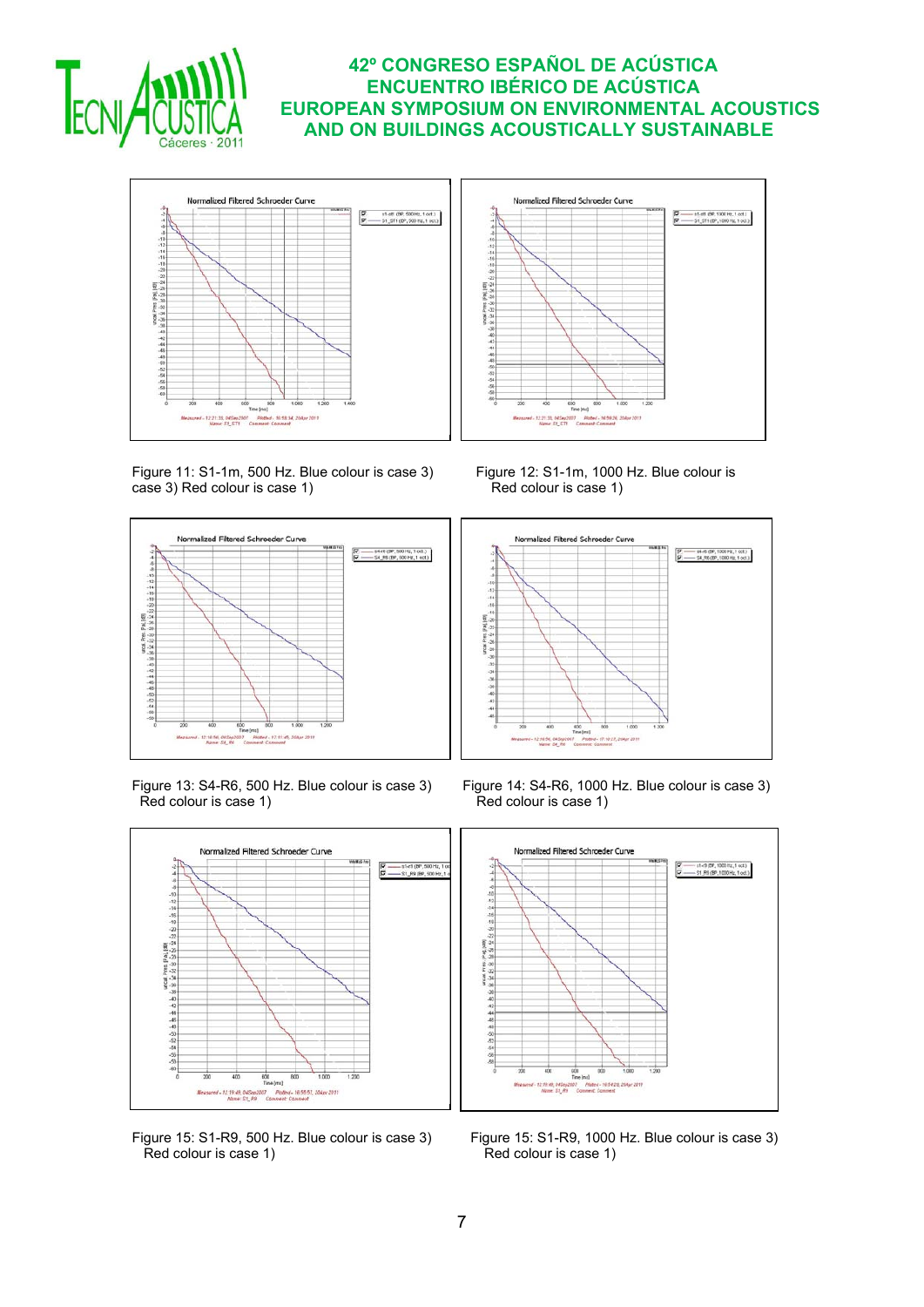

In all demonstrated figures 11 to 15, and those undemonstrated in all cases analysed, we can see that the sound decrease gradient is softer in the hall with a diffuser than when there is none. This goes some way to demonstrating that the hall reverberation has increased, despite not understanding the physical law that applies in this case.

| <b>Early decay time EDT</b>                                                                                                            | 125  | 250  | 500  | 1000 | 2000 | 4000 | $EDT_{mid}$ | EDT <sub>low</sub> | $EDT_{high}$ |
|----------------------------------------------------------------------------------------------------------------------------------------|------|------|------|------|------|------|-------------|--------------------|--------------|
| $EDT_{CASE 1}$                                                                                                                         | 0.90 | 0.73 | 0.78 | 0.77 | 0.75 | 0.72 | 0.78        | 0.82               | 0.74         |
| $EDT_{CASE 2)}$                                                                                                                        | 1.10 | 0.95 | 0.90 | 0.95 | 0.90 | 0.85 | 0.92        | 1.02               | 0.87         |
| $EDT_{CASE 3)}$                                                                                                                        | 1.03 | 1.44 | 1.68 | 1.65 | 1.60 | 1.41 | 1.67        | 1.24               | 1.51         |
| <b>COMPARISON AEDT21</b><br>$\Delta$ EDT <sub>21</sub> =EDT <sub>CASE 2)</sub> –<br>$EDT_{CASE 11}$                                    | 0.20 | 0.22 | 0.12 | 0.18 | 0.15 | 0.13 | 0.15        | 0.20               | 0.13         |
| <b>COMPARISON <math>\triangle</math>EDT<sub>32</sub></b><br>$\triangle$ EDT <sub>32</sub> =EDT <sub>CASE 3)</sub> -<br>$EDT_{CASE 2)}$ | 0.07 | 0.49 | 0.78 | 0.70 | 0.70 | 0.56 | 0.75        | 0.22               | 0.64         |
| <b>COMPARISON <math>\triangle</math>EDT<sub>31</sub></b><br>$\triangle$ EDT <sub>31</sub> =EDT <sub>CASE 3)</sub> -<br>$EDT_{CASE 11}$ | 0.13 | 0.71 | 0.9  | 0.88 | 0.85 | 0.69 | 0.89        | 0.42               | 0.77         |

## **EARLY DECAY TIME (EDT) AVERAGE VALUE ALL SOURCES**



Figure 16: Early decay time EDT graphic for cases 1), 2) and 3)

## **STAGE SUPPORT (ST1)**

The early support relates to ensemble, i.e. ease of hearing other members of an orchestra.

| <b>Stage Support ST1 (dB)</b>              | Average |
|--------------------------------------------|---------|
| $\mathsf{ST1}\ \mathsf{case}\ \mathsf{1})$ | 2.52    |
| $\mathsf{ST1}\ \mathsf{case}\ \mathsf{2})$ | 0.5     |
| $\mathsf{ST1}\ \mathsf{case}\ \mathsf{3})$ | $-7.26$ |